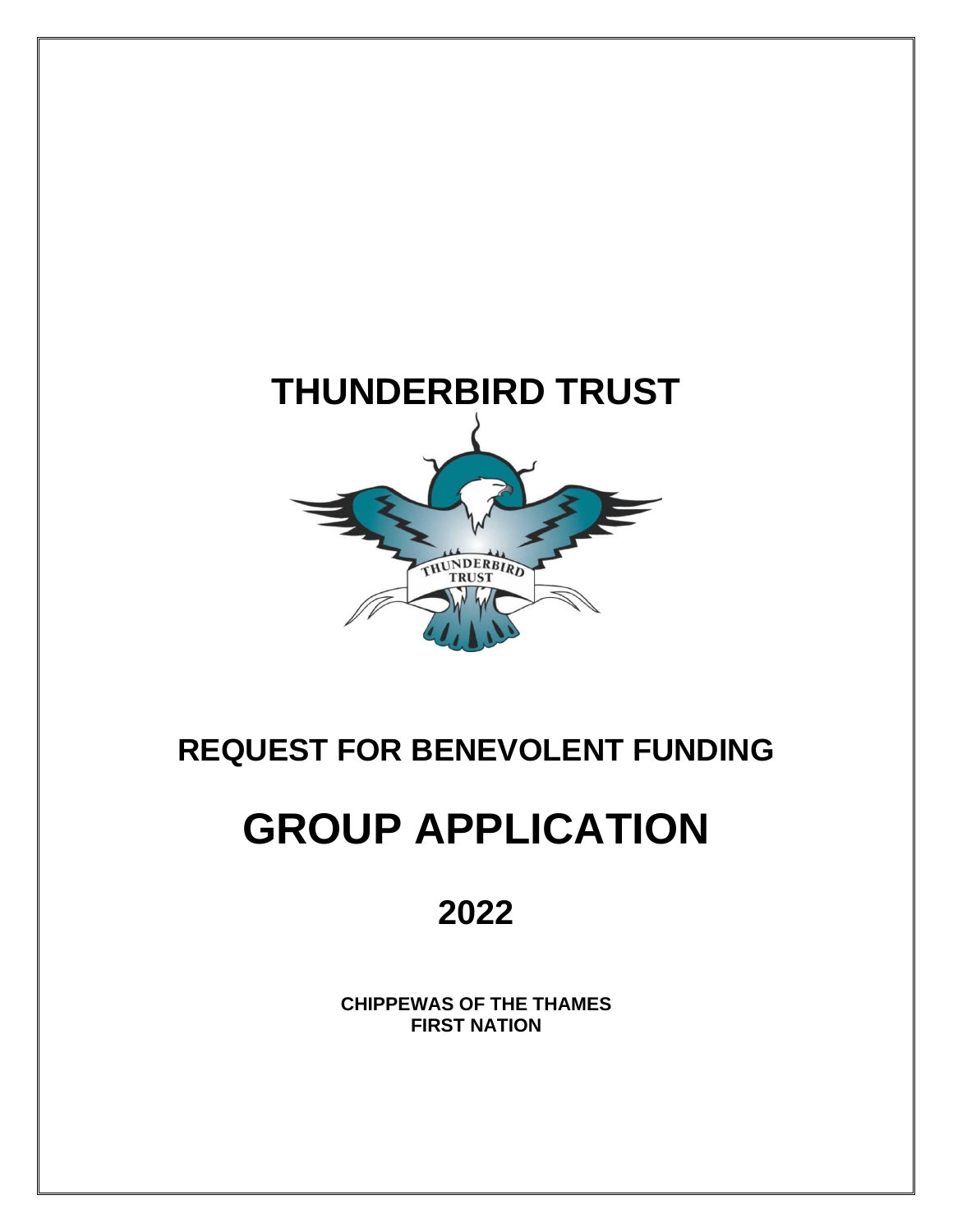#### **Welcome to the Thunderbird Trust Group Application!**

Each year the amount for distributions for community projects depends on the revenues realized each fiscal year. Our newly amended Trust agreement allows the ability to effectively plan for the fiscal year by determining the annual income at a minimum of 3% of the market value of the Authorized Investments as held in the Trust Accounts as of December 31<sup>st,</sup> (see 9.1 b Annual Income for full definition).

We are pleased to inform you that applications for 2022 are now being accepted. The Thunderbird Trust agreement lists benevolent purposes (Sec.8.8) for funding. Below is a summary of the areas qualified for funding;

- a) Education
- b) Physical/Mental Health
- c) General Health
- d) Equipment (health)
- e) Athletes
- f) Equipment (recreational)
- g) Construction/maintenance
- recreational facilities
- h) Culture/language/arts programs
- i) Research (COTTFN) history)
- j) Historical (secure artifacts)
- $k$ ) Research (land claims)
- l) Relief in disasters (Emergency Policy)
- m) Supplement (senior program funds)
- n) Grave memorials

Trustees are purposeful in their planning and seek ways to align with the COTTFN Community Comprehensive Plan. Trustees are aware that the funds do not meet all members' needs but do their best to meet a broad amount of needs for both on and off reserve members while maintaining accountability and feasibility. Careful consideration must be made as to those proposals that best fit with the community's current needs.

Please read this handbook carefully before beginning to fill out the application form. We continue to be proud and want to thank the many members who give up their time to provide extra benefit to our community and members through Thunderbird Trust funding.

Miigwech,

*Thunderbird Trustees*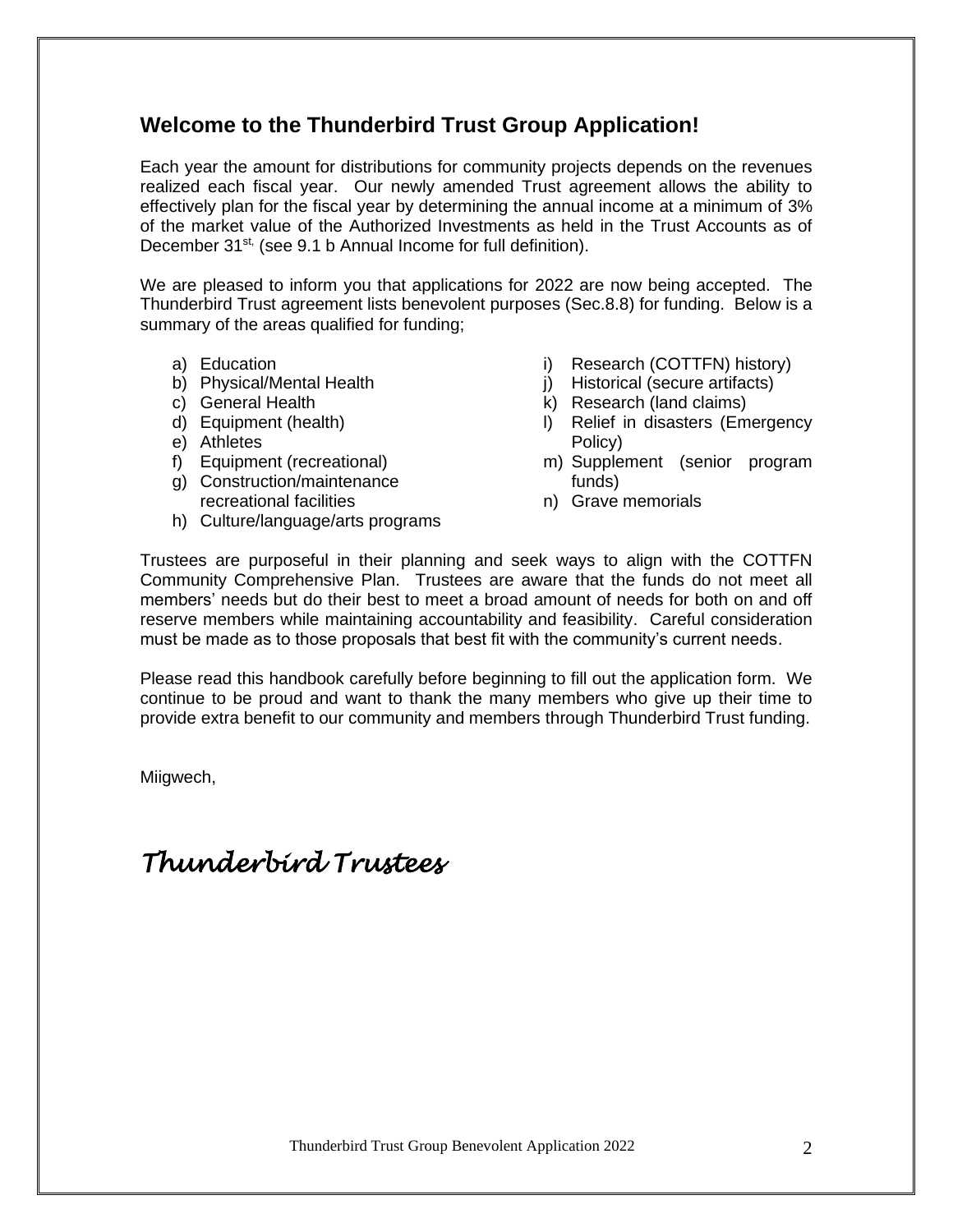# **INSTRUCTIONS & DEADLINE:**

For full instructions see the Benevolent Handbook, available online or by request.

1. **Application Deadline –** Applications will be accepted until 11:59 p.m. Eastern Standard Time on July 1, 2022.

**Note: NO LATE documents or applications will be accepted, we adhere to a strict deadline with no exceptions. Submissions must be complete by the final deadline.**

- 2. **Confirmation –** It is the sole responsibility of the applicant to ensure that we have received your proposal.
- 3. **Trustee Proposal Review -** If your proposal is complete, it will be addressed at a special Trustee meeting to determine whether it meets the criteria. If your proposal does not meet mandatory criteria, it will be removed from the review process and you will receive a letter outlining reasons for denial of application.
- 4. **Final Decision** Funding decisions made by Trustees will be final.

### **WHERE TO GO FOR HELP AND INFORMATION**

**Contact Us: Thunderbird Trust 641 Jubilee Rd "Unit B" Muncey, Ontario N0L 1Y0**

**Phone: 519-264-2626**

#### **Fax: 519-264-2628**

**Email: [rsault@thunderbirdtrust.ca](mailto:rsault@thunderbirdtrust.ca)**

#### **The handbook is also available for downloading on our website:**

**Visit us at: [www.thunderbirdtrust.ca](http://www.thunderbirdtrust.ca/)**

Please be sure to spread the word about our website to your family and friends!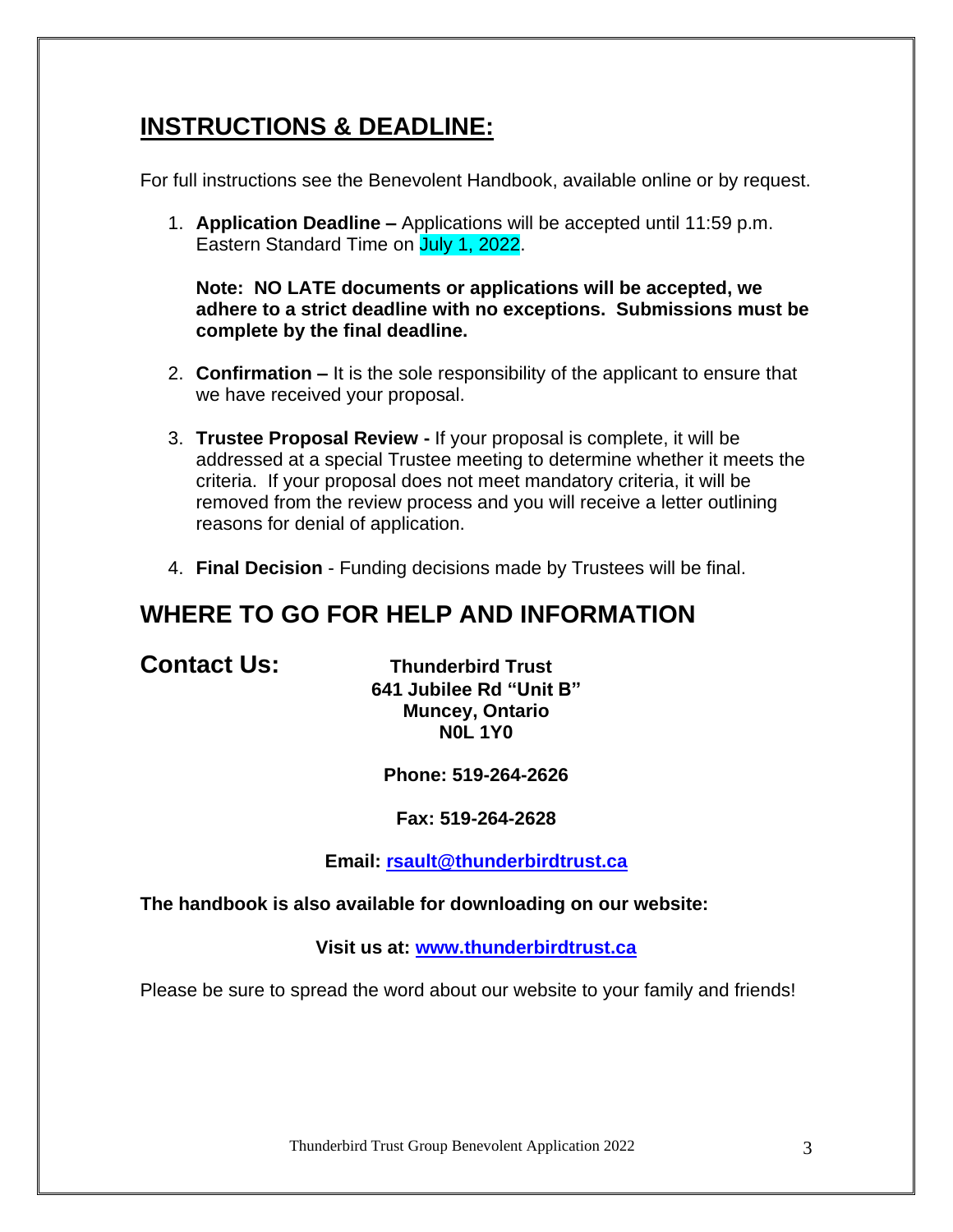# **Thunderbird Trust Funding Application Form**

#### **SECTION A: INFORMATION ABOUT YOU**

Please be advised that a group application requires an applicant and coapplicant. Also, where the applicant is under the age of 18 years, an adult is required to be the co-applicant and will be responsible for the management of funds received from the Trust and all reporting requirements.

| A1   |                                                                                                                                                                     | Name of applicant:                                    | Name of Co-applicant: |                                                                           |
|------|---------------------------------------------------------------------------------------------------------------------------------------------------------------------|-------------------------------------------------------|-----------------------|---------------------------------------------------------------------------|
| A2 a |                                                                                                                                                                     | Mailing Address of applicant (House # or 911 number): |                       |                                                                           |
|      |                                                                                                                                                                     |                                                       |                       |                                                                           |
|      |                                                                                                                                                                     |                                                       |                       | Prov./State: _____________                                                |
|      |                                                                                                                                                                     | Postal/Zip Code: ________________________             |                       |                                                                           |
| A3   |                                                                                                                                                                     |                                                       |                       |                                                                           |
| A4   |                                                                                                                                                                     | Phone: ___________________________________            |                       |                                                                           |
|      |                                                                                                                                                                     |                                                       |                       |                                                                           |
| A5   | Identification: Two pieces of identity must be included, at least one must<br>have your signature on it. Check if applicable and include copies with<br>submission. |                                                       |                       |                                                                           |
|      |                                                                                                                                                                     | Status Card (not expired)                             | $\Box$                | Letter from membership                                                    |
|      |                                                                                                                                                                     | <b>Driver's License</b>                               |                       |                                                                           |
|      |                                                                                                                                                                     | from any documents previously submitted to the Trust. |                       | *Please note we will not be responsible for providing proof of membership |

### **INFORMATION ABOUT GROUP**

Groups defined as a group of two or more members of Chippewa of the Thames offering a program or activity which benefits members of Chippewa of the Thames.

A6 Name of group/organization.

\_\_\_\_\_\_\_\_\_\_\_\_\_\_\_\_\_\_\_\_\_\_\_\_\_\_\_\_\_\_\_\_\_\_\_\_\_\_\_\_\_\_\_\_\_\_\_\_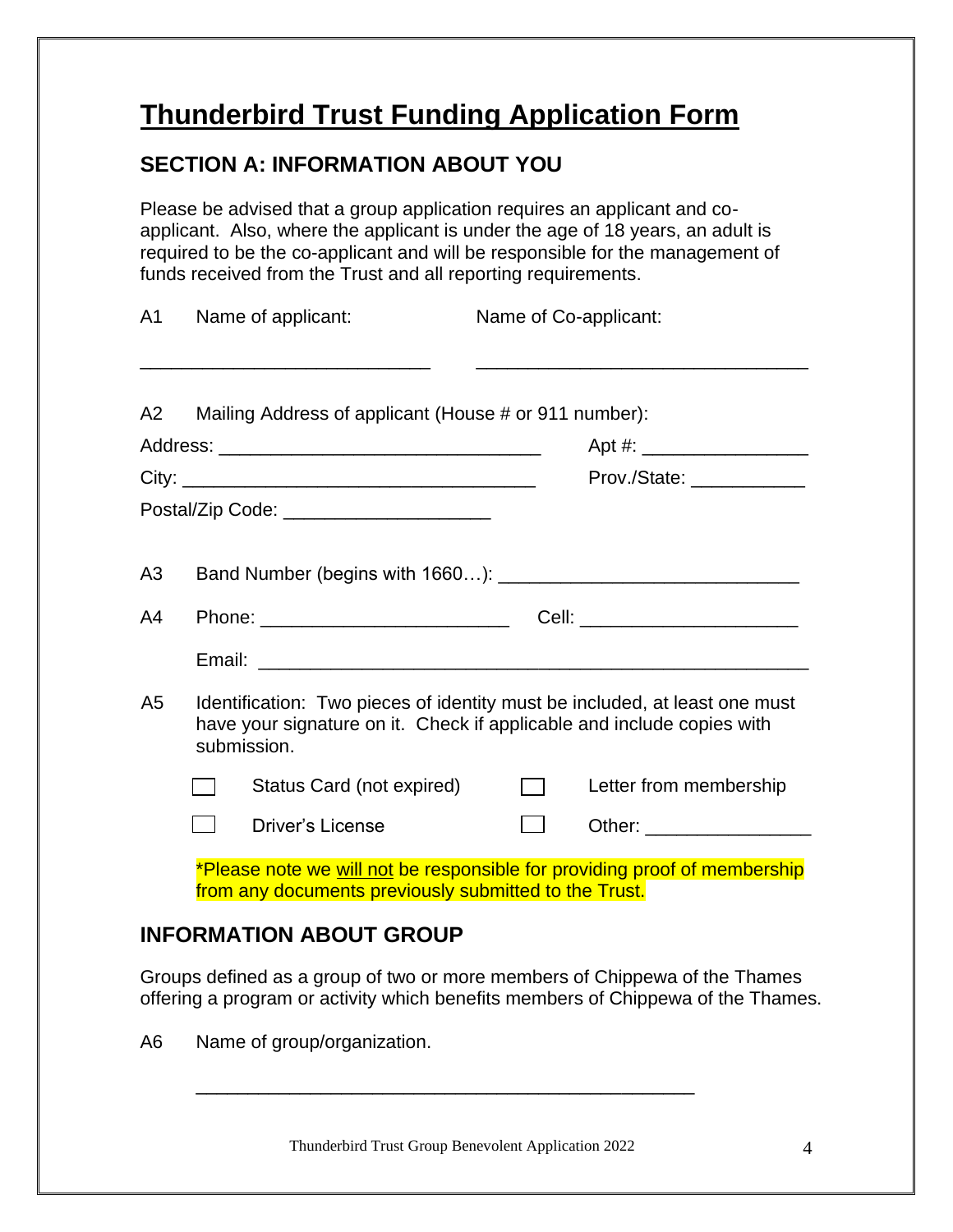| A7             | How many years has your group/organization been in existence?                                                                                                                                                                                                                                     |  |  |  |
|----------------|---------------------------------------------------------------------------------------------------------------------------------------------------------------------------------------------------------------------------------------------------------------------------------------------------|--|--|--|
|                |                                                                                                                                                                                                                                                                                                   |  |  |  |
| A8             | List any partners or potential collaborations.                                                                                                                                                                                                                                                    |  |  |  |
|                |                                                                                                                                                                                                                                                                                                   |  |  |  |
| A <sub>9</sub> | Do you or others involved have experience in organizing activities?                                                                                                                                                                                                                               |  |  |  |
|                | No control to the North State of the North State of the North State of the North State of the North State of the North State of the North State of the North State of the North State of the North State of the North State of<br>If yes, please list other events/activities below. Yes ________ |  |  |  |
|                | <u> 1989 - Johann Harry Barn, mars ar brening ar yn y brening yn y brening yn y brening y brening yn y brening y</u>                                                                                                                                                                              |  |  |  |
|                |                                                                                                                                                                                                                                                                                                   |  |  |  |
| A10            | How many volunteers/members are helping implement the project?<br>Check the appropriate amount.                                                                                                                                                                                                   |  |  |  |
|                | $1-5$ 6-10 11-19 20+                                                                                                                                                                                                                                                                              |  |  |  |
|                | <b>SECTION B: INFORMATION ABOUT YOUR PROJECT</b><br>Please attach an additional page if there is not enough room.                                                                                                                                                                                 |  |  |  |
| B <sub>1</sub> | Project Name: _                                                                                                                                                                                                                                                                                   |  |  |  |
| B <sub>2</sub> | Project Description: Briefly describe your project outline.                                                                                                                                                                                                                                       |  |  |  |
|                |                                                                                                                                                                                                                                                                                                   |  |  |  |
|                |                                                                                                                                                                                                                                                                                                   |  |  |  |
| B <sub>3</sub> |                                                                                                                                                                                                                                                                                                   |  |  |  |
| B4             |                                                                                                                                                                                                                                                                                                   |  |  |  |
| B <sub>5</sub> |                                                                                                                                                                                                                                                                                                   |  |  |  |
|                |                                                                                                                                                                                                                                                                                                   |  |  |  |

Thunderbird Trust Group Benevolent Application 2022 5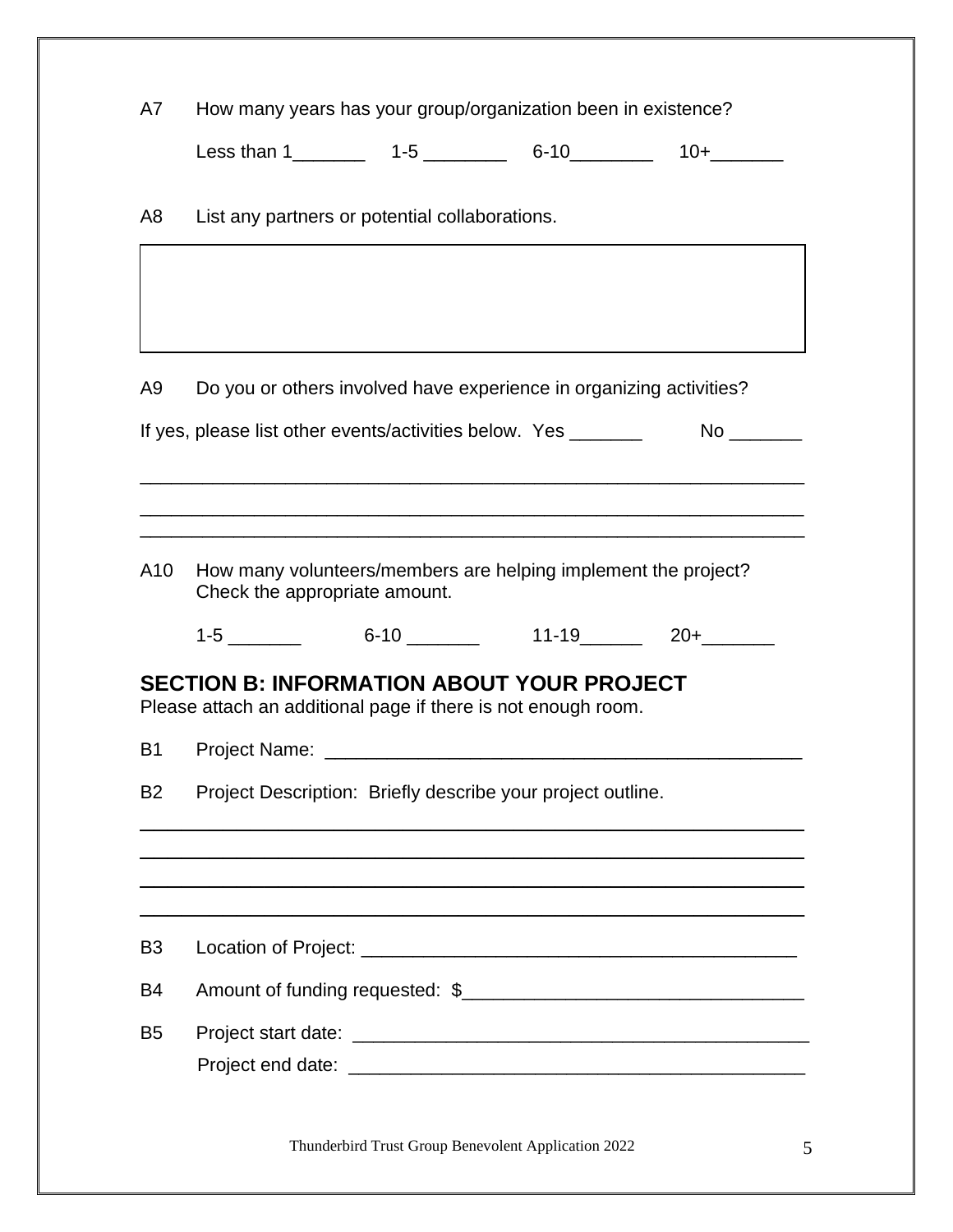| B6   | Goals of the project: |
|------|-----------------------|
| i)   |                       |
|      |                       |
| ii)  |                       |
|      |                       |
| iii) |                       |
|      |                       |

B7 How will Chippewas of the Thames First Nation and its members benefit from this project?

\_\_\_\_\_\_\_\_\_\_\_\_\_\_\_\_\_\_\_\_\_\_\_\_\_\_\_\_\_\_\_\_\_\_\_\_\_\_\_\_\_\_\_\_\_\_\_\_\_\_\_\_\_\_\_\_\_\_\_\_\_\_\_ \_\_\_\_\_\_\_\_\_\_\_\_\_\_\_\_\_\_\_\_\_\_\_\_\_\_\_\_\_\_\_\_\_\_\_\_\_\_\_\_\_\_\_\_\_\_\_\_\_\_\_\_\_\_\_\_\_\_\_\_\_\_\_

B8 CCP Alignment: Does your project align with the *COTTFN Comprehensive Community Plan*? Check one or more of the strategies that apply.

|  | <b>Health and Wellness</b>      | <b>Prosperity Development</b>    |
|--|---------------------------------|----------------------------------|
|  | Social and Cultural Development | Infrastructure                   |
|  | Justice and Emergency Response  | Land and Environmental Mgmt.     |
|  | Life-Long Learning              | Governance & Public Sector Mgmt. |

| Health and Wellness             | Prosperity Development         |
|---------------------------------|--------------------------------|
| Social and Cultural Development | Infrastructure                 |
| Justice and Emergency Response  | Land and Environmental Mgmt.   |
| Life-Long Learning              | Governance & Public Sector Mgr |

If yes, state which area and strategies the project addresses and how (reference the page and strategy number. For a copy of the Community Plan latest draft go to [https://www.cottfn.com/community-planning](https://www.cottfn.com/community-planning/)[/](https://www.cottfn.com/community-planning/) website or call the band office.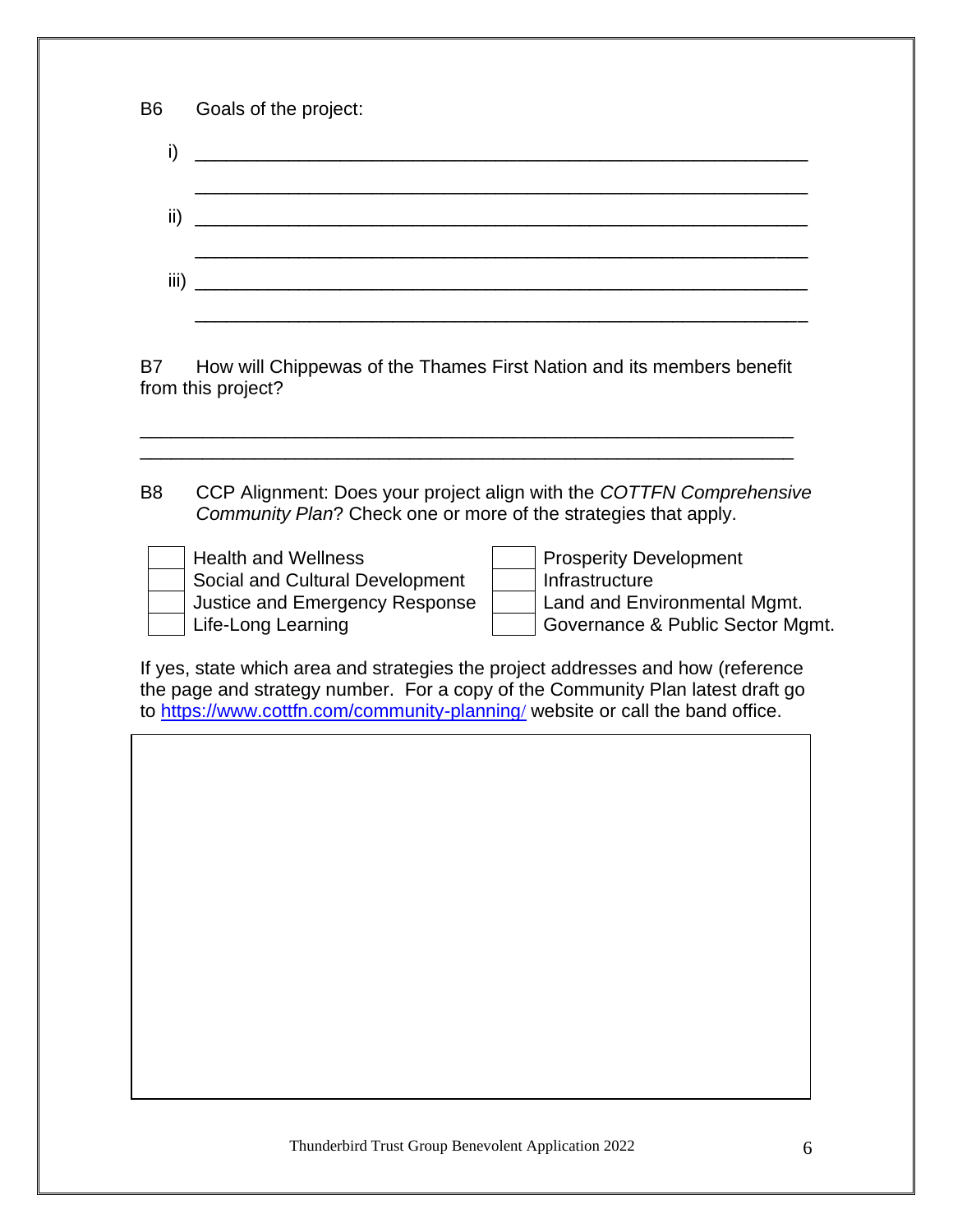B9 Who will the project serve? (i.e., certain age group? Certain group having distinct needs, On-reserve members, Off-reserve members, or both).

Check ONLY the ones that apply, can be multiple:

| Group of band members        | Children ages 0-17      |
|------------------------------|-------------------------|
| Percentage of COTTFN members | Young Adults ages 18-35 |
| Off-Reserve                  | Adults ages 35-60       |
| On-Reserve                   | Seniors 60 +            |
| <b>Disabled</b>              | Other:                  |

### **SECTION C: INFORMATION ON FINANCES & BUDGET**

C1 Please list what fundraising activities you have completed (if applicable).

| <b>Event</b> | <b>Funds Raised</b> |
|--------------|---------------------|
|              |                     |
|              |                     |
|              |                     |

C2 Have you received and/or requested any other funding? Yes \_\_\_ No \_\_\_

If yes, please provide details of funding received and/or requested. Applicants who provide proof for matching or additional funding will receive more points.

| <b>Name of Funder</b>             | <b>Amount</b>        |
|-----------------------------------|----------------------|
|                                   |                      |
|                                   |                      |
|                                   |                      |
| Examples pract of matching fundor | $l$ attarfram fundar |

Examples proof of matching funds: Letter from funder

Email from funder Bank statement

C3 Are there any future fundraising activities planned for this project?

Yes \_\_\_ No \_\_\_ If yes, please list below:

Thunderbird Trust Group Benevolent Application 2022 7

\_\_\_\_\_\_\_\_\_\_\_\_\_\_\_\_\_\_\_\_\_\_\_\_\_\_\_\_\_\_\_\_\_\_\_\_\_\_\_\_\_\_\_\_\_\_\_\_\_\_\_\_\_\_\_\_\_\_\_\_\_\_\_\_

\_\_\_\_\_\_\_\_\_\_\_\_\_\_\_\_\_\_\_\_\_\_\_\_\_\_\_\_\_\_\_\_\_\_\_\_\_\_\_\_\_\_\_\_\_\_\_\_\_\_\_\_\_\_\_\_\_\_\_\_\_\_\_\_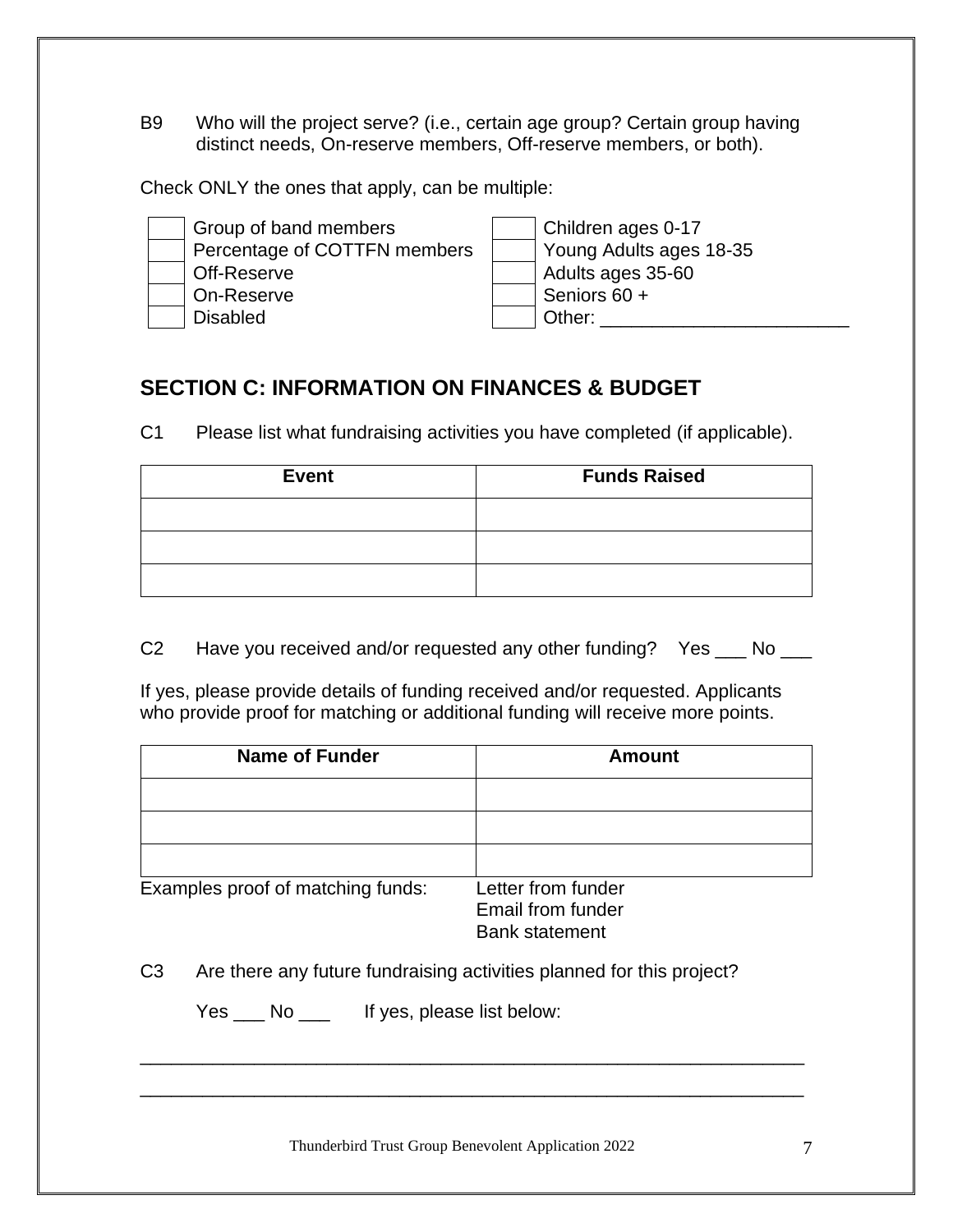#### C4 Budget Form

Please list all project costs by line items, if more space is needed please provide additional page(s). Quotes for budget items can be attached to application.

| <b>Project Cost Description</b>                      | Amount \$                 |
|------------------------------------------------------|---------------------------|
|                                                      |                           |
|                                                      |                           |
|                                                      |                           |
|                                                      |                           |
|                                                      |                           |
|                                                      |                           |
|                                                      |                           |
|                                                      |                           |
|                                                      |                           |
|                                                      |                           |
|                                                      |                           |
|                                                      |                           |
|                                                      |                           |
|                                                      |                           |
|                                                      |                           |
| <b>Total Costs</b>                                   | $\boldsymbol{\mathsf{S}}$ |
|                                                      |                           |
| Minus: Other Income Sources Received (if applicable) | $\overline{\mathbf{e}}$   |
| Sub-Total                                            | $\boldsymbol{\mathsf{S}}$ |
| <b>Total Request from Thunderbird Trust</b>          | $\overline{\mathcal{G}}$  |

C5 Detail how your organization will acknowledge the Trust for contributions made to your project.

\_\_\_\_\_\_\_\_\_\_\_\_\_\_\_\_\_\_\_\_\_\_\_\_\_\_\_\_\_\_\_\_\_\_\_\_\_\_\_\_\_\_\_\_\_\_\_\_\_\_\_\_\_\_\_\_\_\_\_\_\_\_\_\_

\_\_\_\_\_\_\_\_\_\_\_\_\_\_\_\_\_\_\_\_\_\_\_\_\_\_\_\_\_\_\_\_\_\_\_\_\_\_\_\_\_\_\_\_\_\_\_\_\_\_\_\_\_\_\_\_\_\_\_\_\_\_\_\_

\_\_\_\_\_\_\_\_\_\_\_\_\_\_\_\_\_\_\_\_\_\_\_\_\_\_\_\_\_\_\_\_\_\_\_\_\_\_\_\_\_\_\_\_\_\_\_\_\_\_\_\_\_\_\_\_\_\_\_\_\_\_\_\_

\_\_\_\_\_\_\_\_\_\_\_\_\_\_\_\_\_\_\_\_\_\_\_\_\_\_\_\_\_\_\_\_\_\_\_\_\_\_\_\_\_\_\_\_\_\_\_\_\_\_\_\_\_\_\_\_\_\_\_\_\_\_\_\_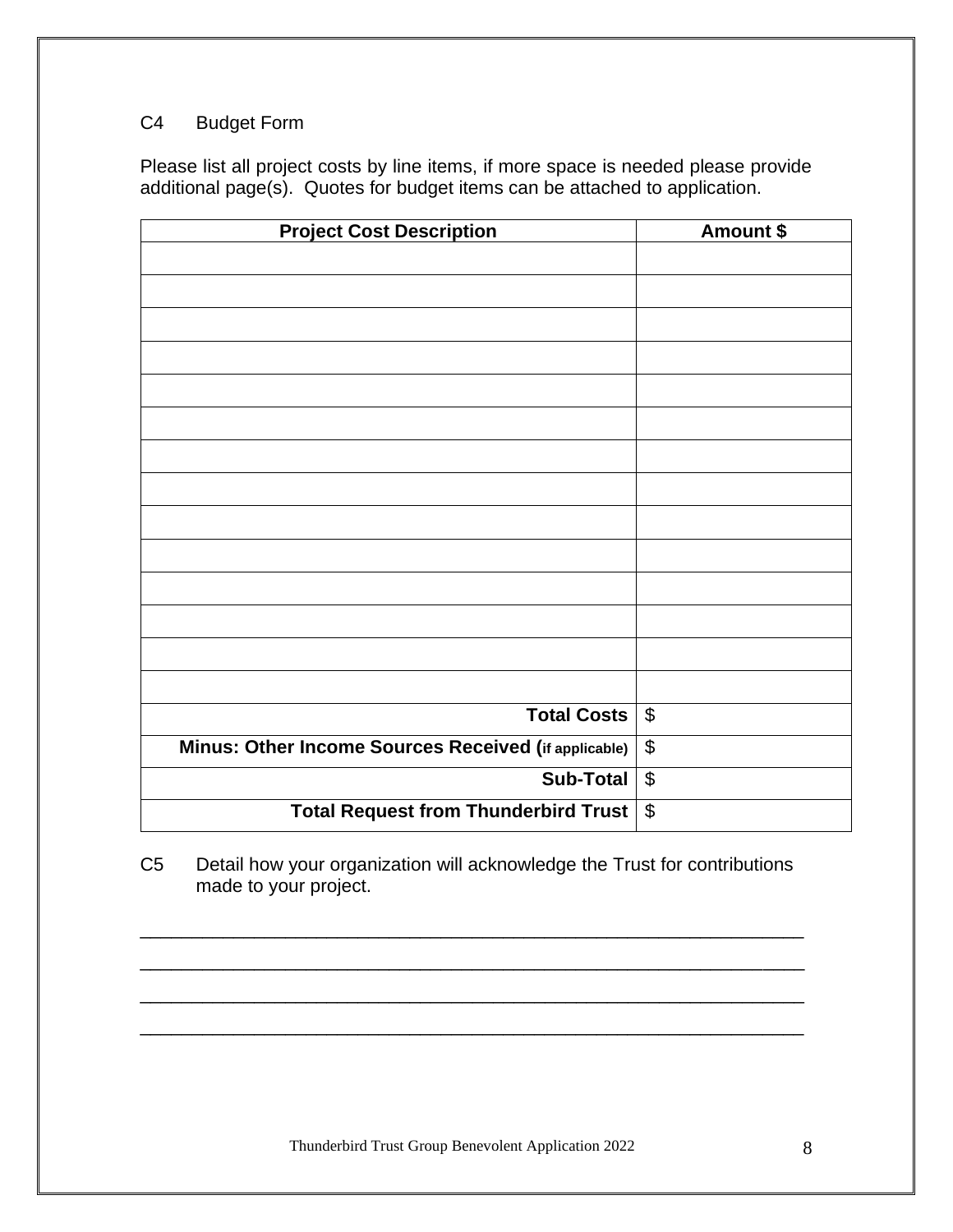## **SECTION D: Work Plan**

Please fill in this work plan and use additional pages as required. The more information you provide increase your score for this section.

| Goal(s): In the "big picture," how will this grant contribute to the quality of life for Chippewas of the Thames?                  |                                                                                                                                    |                                                                                        |                                                                                         |  |
|------------------------------------------------------------------------------------------------------------------------------------|------------------------------------------------------------------------------------------------------------------------------------|----------------------------------------------------------------------------------------|-----------------------------------------------------------------------------------------|--|
| <b>Results/Outcomes</b><br>Your itemized list of expected<br>accomplishments. For multi-year<br>grants, set results for each year. | <b>Activities</b><br>What are the main steps needed to<br>achieve your results? Estimate time<br>needed to complete each activity. | <b>Responsibility</b><br>Who will be responsible for each<br>activity (in your group)? | <b>Timelines</b><br>Provide the approximate<br>month/day activities will take<br>place. |  |
|                                                                                                                                    |                                                                                                                                    |                                                                                        |                                                                                         |  |
|                                                                                                                                    |                                                                                                                                    |                                                                                        |                                                                                         |  |
|                                                                                                                                    |                                                                                                                                    |                                                                                        |                                                                                         |  |
|                                                                                                                                    |                                                                                                                                    |                                                                                        |                                                                                         |  |
|                                                                                                                                    |                                                                                                                                    |                                                                                        |                                                                                         |  |
|                                                                                                                                    |                                                                                                                                    |                                                                                        |                                                                                         |  |
|                                                                                                                                    |                                                                                                                                    |                                                                                        |                                                                                         |  |

Thunderbird Trust Group Benevolent Application 2022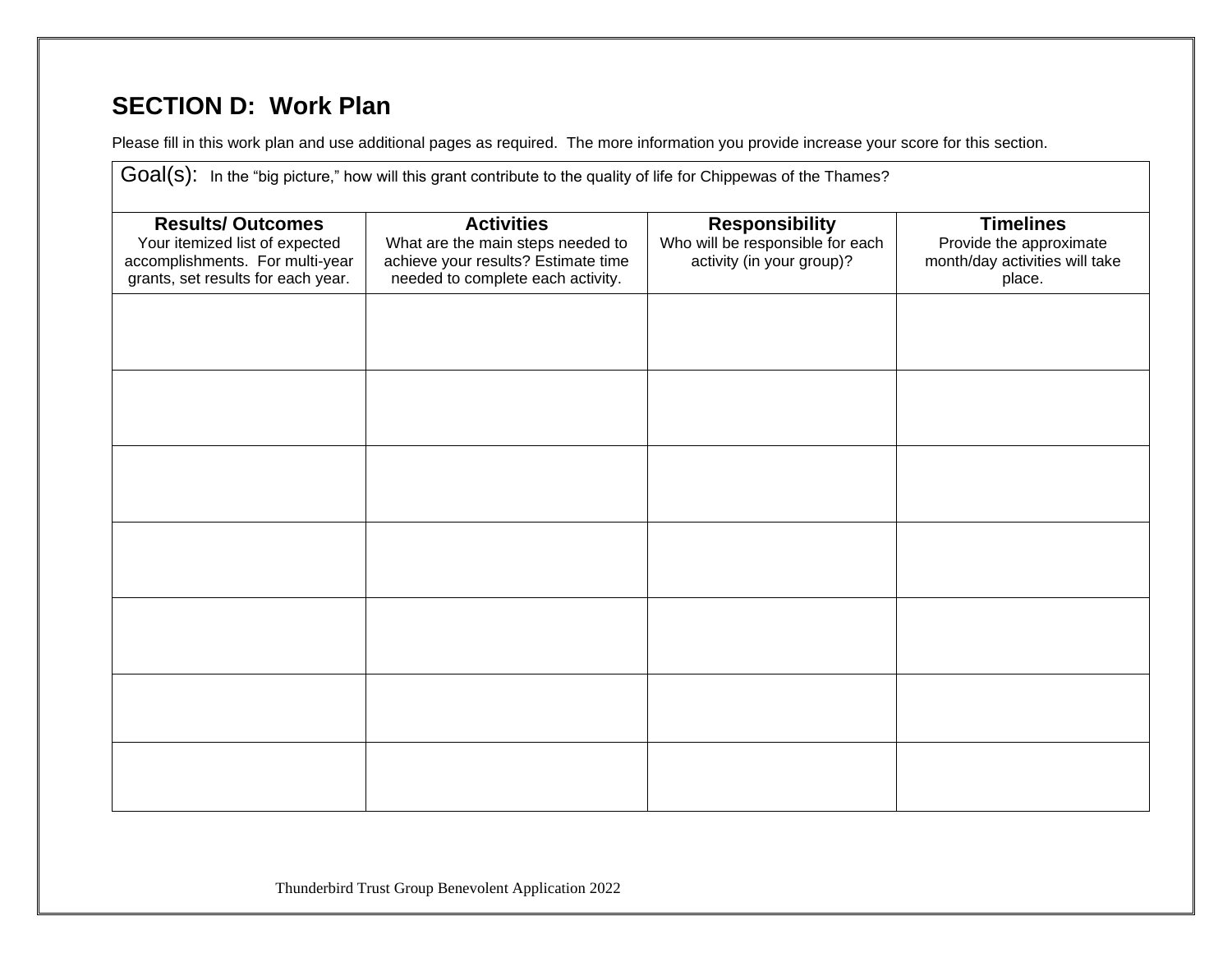# **E. CHECK LIST:**

#### E1 REQUIRED DOCUMENTS CHECKLIST:

The following checklist is to assist you to ensure you have fulfilled all requirements of the application.

| <b>Complete Application</b>                           | Proof of funds (contribution or matching)                    |
|-------------------------------------------------------|--------------------------------------------------------------|
| Copy of Status Card(s) (not expired)                  | Complete budget                                              |
| Letter from Membership (if status card expired)       | Consent & Declaration form signed                            |
| Copy of 2 <sup>nd</sup> photo ID (signature required) | Proof of recognized group (letter from Chief &  <br>Council) |

#### E2 SUGGESTED DOCUMENTS CHECKLIST:

The following checklist is a list of suggested documents that will give you additional points when your application is being scored. Applications are scored based on content and not necessarily the quality of the scope of project. Score sheets are available upon request and will assist you in submitting the best possible application.

| Letter(s) of support           |
|--------------------------------|
| Letter(s) of denial of funding |
| Quote(s) from vendor(s)        |

E3 Consent & Declaration: To the Trustees of the Thunderbird Trust Agreement:

The statements herein and attachments hereto reflect an accurate description and estimated costs regarding the intended use of trust funds. By signing below, you consent to the following:

I (we) give consent to the representatives of the Trust to obtain and share with persons or organizations, public or private, any information necessary to complete the assessment of the project outlined.

I (we) certify that I (we) am (are) a member(s) of the Chippewas of the Thames First Nation and have provide verification with application.

I (we) give consent to the Trust for my project information and any pictures for the purpose of publication through newsletter, website or social media platforms.

I (we) declare that all information provided is truthful to the best of my (our) knowledge and that I (we) have disclosed all other sources of funding procured at any time during the process up to date of completion should my (our) project be selected AND that all funds will be used for the sole purpose of this project as outlined in the budget.

Signature of Applicant 1 Date

Signature of Applicant 2 Date

\_\_\_\_\_\_\_\_\_\_\_\_\_\_\_\_\_\_\_\_\_\_\_\_\_\_\_\_\_ \_\_\_\_\_\_\_\_\_\_\_\_\_\_\_\_\_\_

\_\_\_\_\_\_\_\_\_\_\_\_\_\_\_\_\_\_\_\_\_\_\_\_\_\_\_\_\_ \_\_\_\_\_\_\_\_\_\_\_\_\_\_\_\_\_\_\_